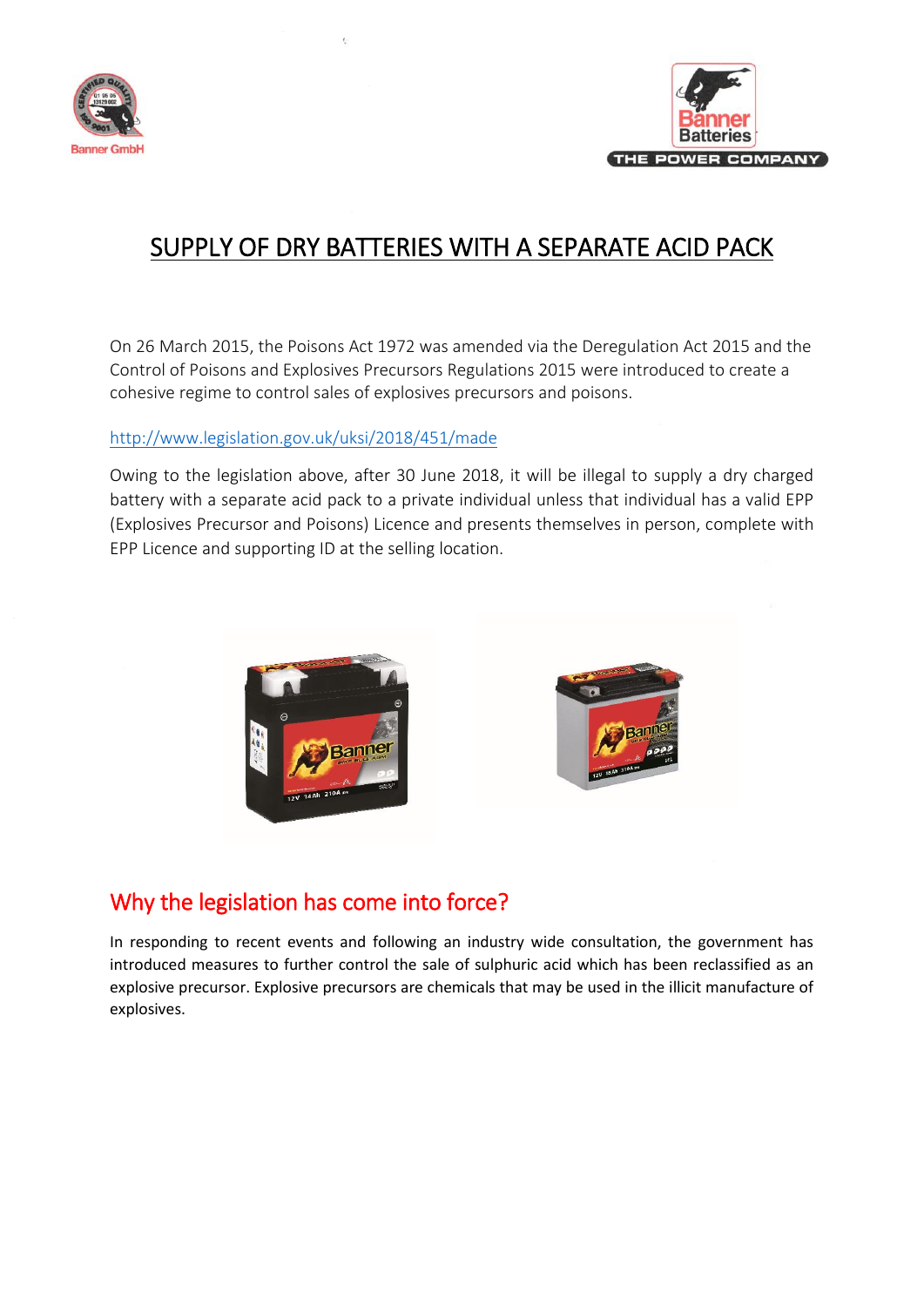



## Effect On Distributors and Dealers?

It is the responsibility dealers, retailers and distributors to comply fully with these new regulations.

This means it will be necessary for you to fill and charge any Banner Bike Bull or Garden Bull battery we supply to you, delivered with its own separate acid pack being sold to a private individual. Please remember there are serious penalties for non-compliance.

If you are supplying Business to Business the responsibility transfers to the new business.

[More government guidance for business can be found here](https://www.gov.uk/government/publications/supplying-explosives-precursors/supplying-explosives-precursors-and-poison) 

## Business to Business affect?

Distributors and dealers will not need an EPP licence providing they are acquiring, importing, possessing or using sulphuric acid for purposes connected with their trade or business, although they may be asked to provide evidence of this and explain the intended use of the chemicals.

Businesses do however have an obligation to report suspicious transactions (both business to business and to members of the public), disappearances and thefts of sulphuric acid. This also includes sulphuric acid contained within batteries.

A transaction is suspicious if there are reasonable grounds for suspecting that the substance in question is intended for the illicit manufacture of explosives, or, is intended for any illicit use.